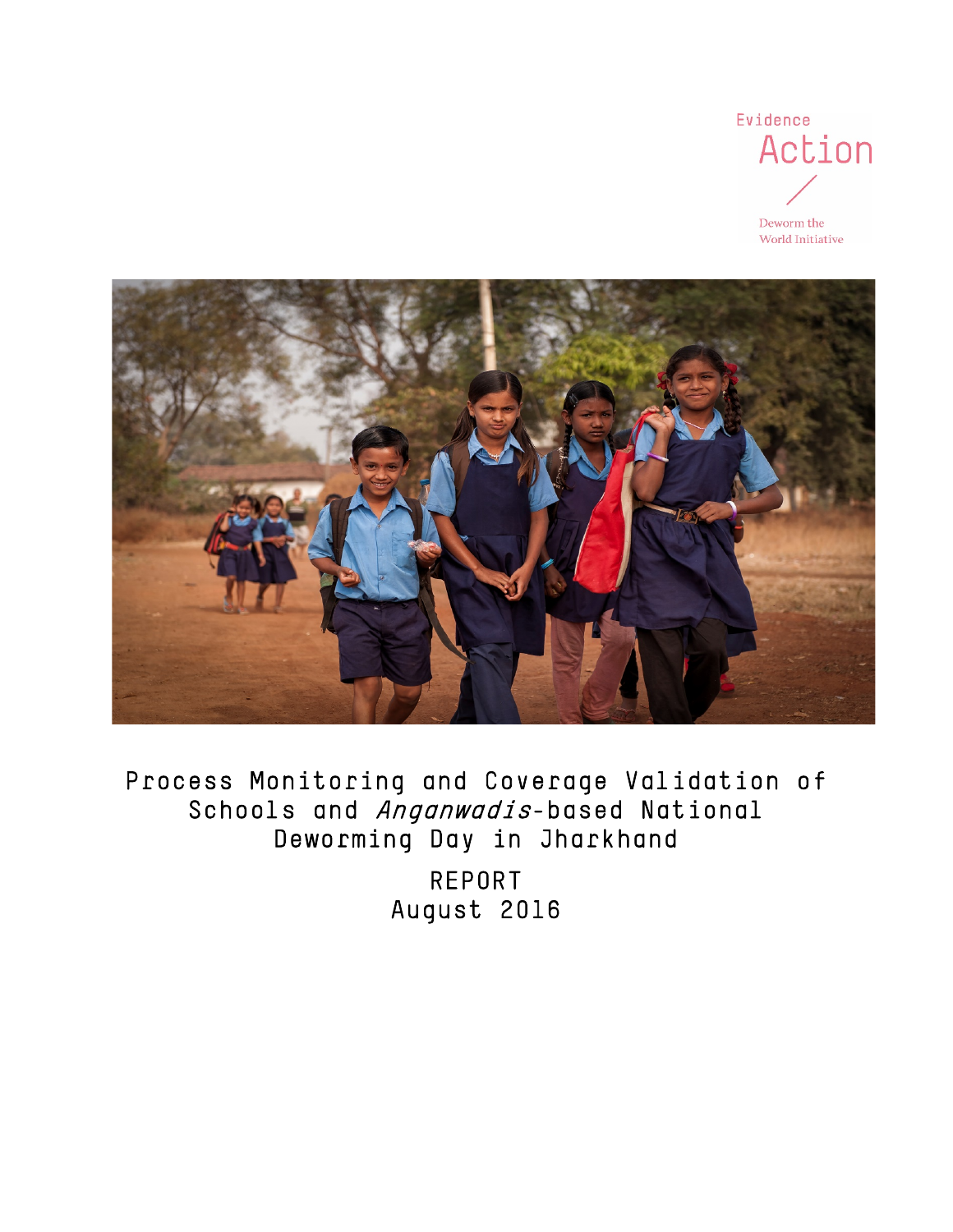# TABLE OF CONTENTS

| 1.6 Training of Trainers and Independent Monitors 3                  |
|----------------------------------------------------------------------|
|                                                                      |
|                                                                      |
|                                                                      |
|                                                                      |
|                                                                      |
| 2.2 Integrated Distribution of Deworming Materials Including Drugs 5 |
| 2.3 Source of Information about Recent Round of Deworming            |
|                                                                      |
|                                                                      |
|                                                                      |
|                                                                      |
| $\overline{3}$ .                                                     |
|                                                                      |
|                                                                      |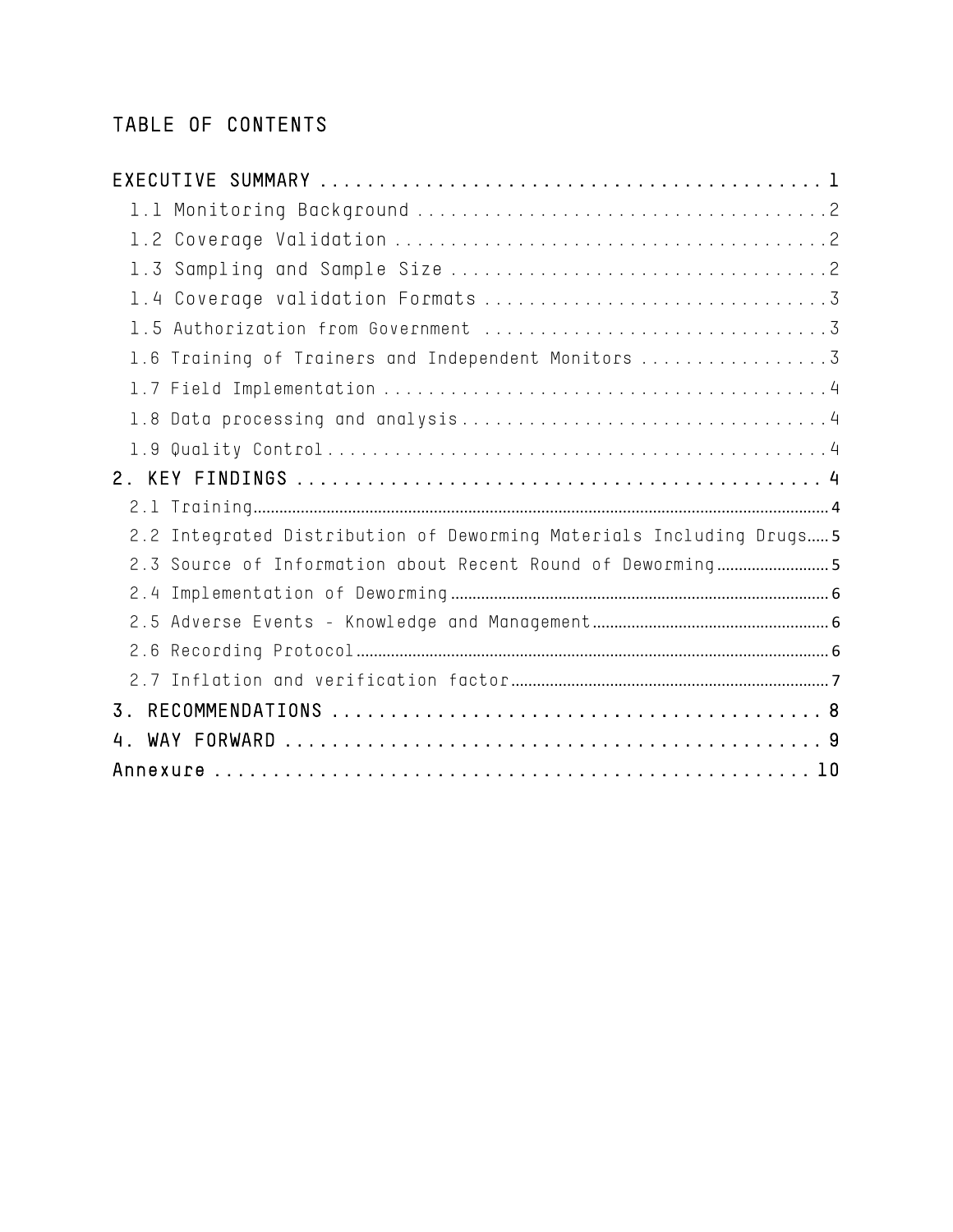### <span id="page-2-0"></span>EXECUTIVE SUMMARY

 $\overline{a}$ 

India, with an estimated 223 million<sup>[1](#page-2-1)</sup> (almost one quarter of the global burden) children living with soil-transmitted helminths (STH), launched National Deworming Day (NDD) in February 2015 to deworm all children between 1-19 years of age. The program is aimed at the supervised administration of albendazole tablets to all children age  $1-19$  in *anganwadis* and schools, including unregistered children (1-5 years) and out-of-school children (6-19 years).

Jharkhand observed the third round of NDD in 19 of 24 districts on August 10, 2016 followed by Mop-Up Day on August 17, 2016. Evidence Action engaged an independent research agency for coverage validation to evaluate the accuracy of the reporting data and coverage estimates post NDD. Approvals for the survey were obtained from Jharkhand's Departments of Health & Family Welfare.

Coverage validation data revealed that of the sampled schools and anganwadis, around 80% of schools and 88% of anganwadis observed deworming. Approximately 88% of schools and 90% of anganwadis reported receiving a sufficient quantity of albendazole tablets. Almost half of the schools and *anganwadis* received program posters and banners, though integrated distribution of NDD kits was found to be very low for both schools (7%) and *anganwadis* (10%). While 52% of schools and 62% of *anganwadis* attended training for the recent NDD round, the most cited reason for not attending the training among school teachers and *anganwadi* workers was the lack of information regarding training dates, times, and locations. A key program indicator, reporting, had low compliance at both schools and *anganwadis* with only 32% of schools and 56% of *anganwadis* following correct reporting protocol. A substantial proportion of anganwadi workers did not have a list of unregistered preschool-age children (78%) and outof-school children (84%).

Coverage validation data for enrolled school children exhibited high inflation (96%; verification factor of 0.51) of treatment figures. Overall, state level verification factors for children dewormed at *anganwadis* was 0.84 with an inflation of 20%. This indicates that the number of dewormed children was over reported in schools and *anganwadis*. Nevertheless, interviews indicated that 95% of all enrolled children were dewormed.

Findings from coverage validation of NDD highlighted opportunities to strengthen future rounds of NDD in the state. The quality and coverage of the program can be improved by ensuring timely communication of training dates to schools and anganwadis. Improved attendance of school teachers and anganwadi workers would enable effective program implementation in the state. The database of functionaries across all stakeholder departments needs to be regularly updated to ensure timely information dissemination to the program functionaries. Further, efforts are needed to strengthen the integrated distribution of NDD kits during trainings. Integrated distribution would enable more widespread use of IEC materials for community mobilization and awareness, potentially improving the reach of the program. Increased engagement of Sahiyas and AWWs is also critical for the success of the program. Moreover, as most of the anganwadi centers did not have lists of out-of-school and unregistered preschool-age children, efforts are required to proactively engage *Sahiyas* to prepare lists of these children. Schools and *anganwadis* should be encouraged to retain a copy of school and anganwadi reporting forms after submitting to higher levels. High inflation in

<span id="page-2-1"></span><sup>&</sup>lt;sup>1</sup>Soil transmitted helminths, Number of children (Pre-SAC and SAC) requiring Preventive Chemotherapy for Soil transmitted helminths, WHO (2014) http://apps.who.int/neglected\_diseases/ntddata/sth/sth.html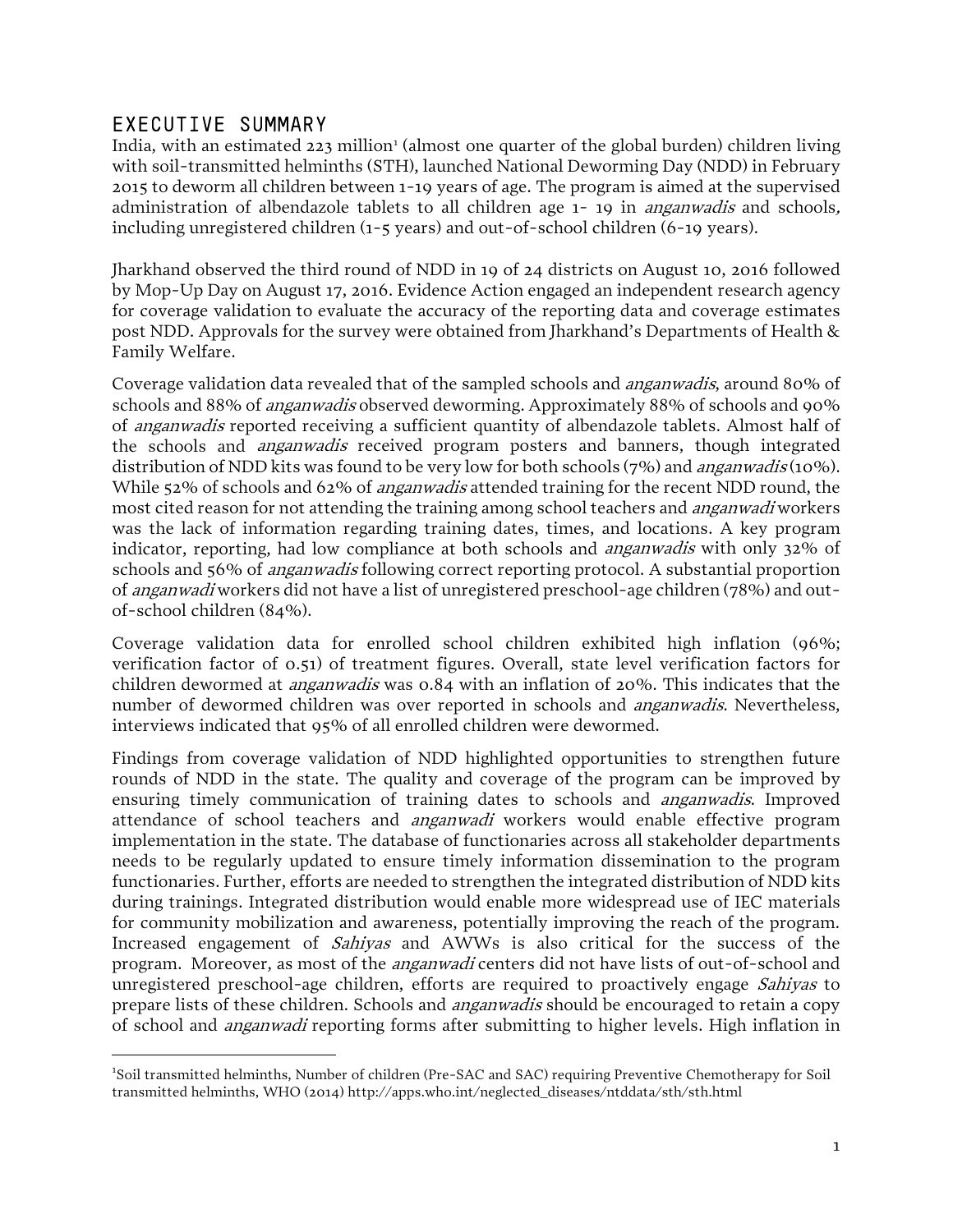reporting suggests that a practical session on recording protocol during training would support proper data documentation and management.

## <span id="page-3-0"></span>MONITORING AND EVALUATION 1.1 Monitoring Background

NDD, targeting children in the age group of 1-19 years, was conducted in 19 out of 24 districts in Jharkhand on August 10, 2016. Unregistered and out-of-school children in this age group were dewormed at *anganwadi*s. The remaining districts observed mass drug administration for Lymphatic Filariasis during August 2016 under the National Filaria Control Program (NFCP). This decision was made in accordance with the NDD operational guidelines issued by the Government of India.

Evidence Action reached out to the Government of Jharkhand in early June 2016 to explore the opportunity of a light technical assistance to assist in kick-starting NDD implementation. In response to our proposal, the Mission Director of the National Health Mission agreed to retain Evidence Action's support for NDD, including coverage validation.

## <span id="page-3-1"></span>1.2 Coverage Validation

Coverage Validation is an ex-post check of the accuracy of the reporting data and coverage estimates. Coverage validation data was gathered through interviews with headmasters and three students (in three different randomly selected classes) in each school, and by checking all class registers and reporting forms. These activities provided a framework to validate coverage reported by schools and to calculate the level of inaccuracy in the data by comparing the ticks with the numbers reported in school reporting forms.

### Figure A: Reporting cascade and timelines

Schools and AWCs submit filled reporting form to ANM by August 22

ANM submit coverage data at block level MoPHC by August 29

MoPHC submit coverage data to district M&E officer level by September

District M&E officers submit forms to State Nodal Officer by September 16

## <span id="page-3-2"></span>1.3 Sampling and Sample Size

Through a competitive selection process, Evidence Action hired an experienced independent research agency, Karvy Insights Limited, to implement monitoring across 98 blocks in 18 districts of the state. The district of Deoghar did not confirm the NDD dates and so it was excluded from the coverage validation. A two-stage probability sampling procedure was adopted to select schools and *anganwadis* for coverage validation. Coverage validation was undertaken from September 14-20, 2016 during which 100 monitors were targeted to visit 500 randomly selected government/government-aided schools and 500 *anganwadis* to verify the reported coverage numbers.

During coverage validation, monitors collected information by interviewing school headmasters/teachers, *anganwadi* workers, checking attendance registers, and interviewing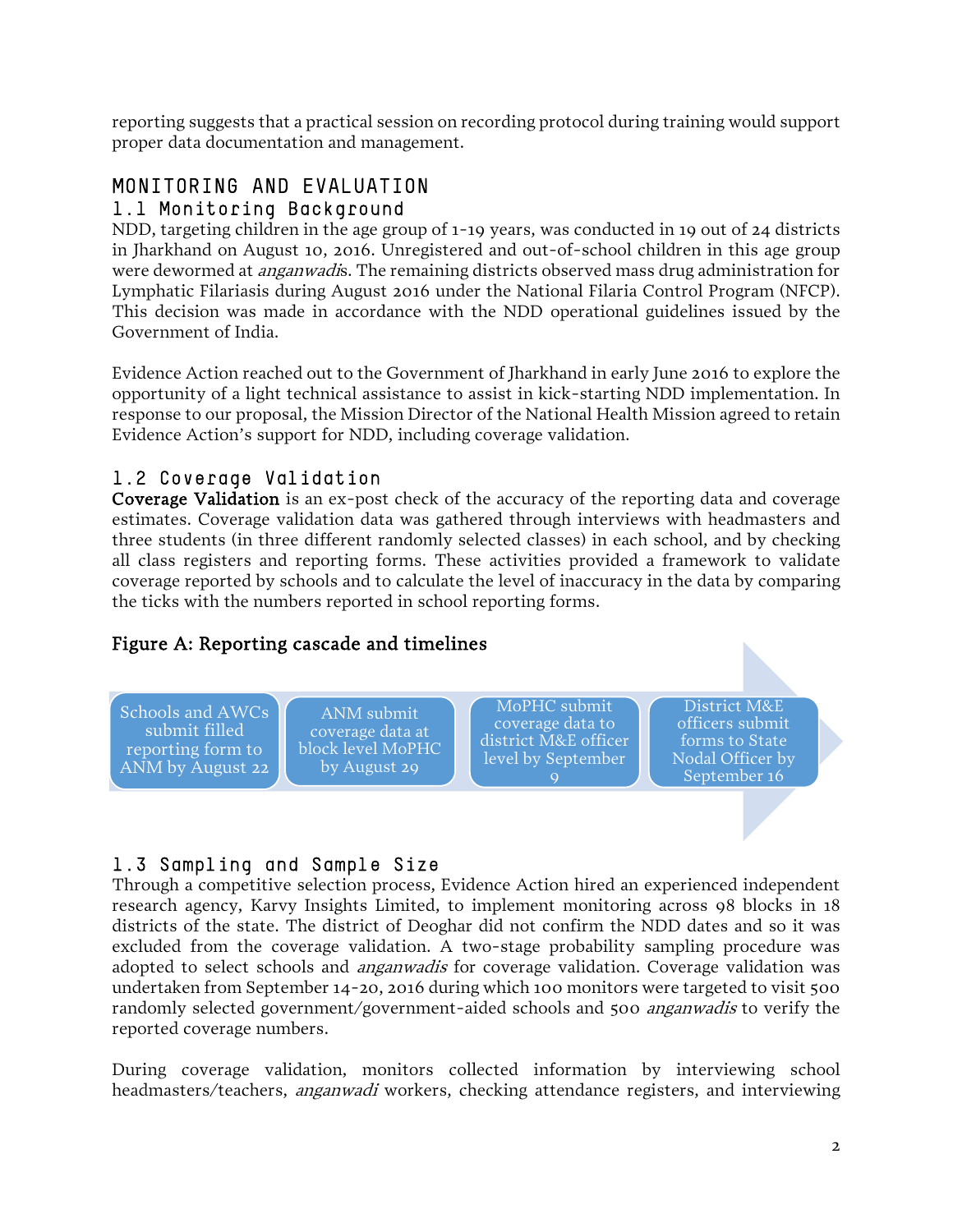three children from each school. They also checked that the supply of drugs and awareness materials was adequate; assessed whether teachers had received training and tested their knowledge of adverse events management and reporting protocols.

| Table A: Target and Coverage of schools and <i>anganwadis</i> during Coverage Validation |  |  |  |
|------------------------------------------------------------------------------------------|--|--|--|
|------------------------------------------------------------------------------------------|--|--|--|

| Indicators                                          | Coverage validation |          |  |  |
|-----------------------------------------------------|---------------------|----------|--|--|
|                                                     | Target              | Achieved |  |  |
| Total number of districts                           | 18                  | 18       |  |  |
| Total number of blocks                              | 98                  | 98       |  |  |
| Total number of schools                             | 500                 | 500      |  |  |
| Total number of government/government-aided schools | 478                 | 478      |  |  |
| Total number of private schools                     | 22                  | 22       |  |  |
| Total no. of children interviewed in schools        | 1500                | 1203     |  |  |
| Total number of <i>anganwadis</i>                   | 500                 | 500      |  |  |

## <span id="page-4-0"></span>1.4 Coverage Validation Formats

To ensure comprehensive coverage and triangulation of data, two formats were administered—one for each school and *anganwadi*. Evidence Action designed the formats, ensured that the local language was concise and easy to understand, and loaded them onto tablet PCs.

### <span id="page-4-1"></span>1.5 Authorization from Government

The surveys were conducted with prior approval from the state government. An approval letter was issued by Jharkhand's Department of Health. Each monitor carried copies of the letter explaining the process of coverage validation and requesting participation from school and anganwadi staff.

### <span id="page-4-2"></span>1.6 Training of Trainers and Independent Monitors

A two-phase training program was organized at the state level. In the first phase, representatives from Evidence Action provided a one-day comprehensive training to five master trainers of Karvy Insights on September 8, 2016. These master trainers conducted a two-day training, supervised by Evidence Action, of 130 monitors during September 9-10, 2016 in two batches of 50-55 monitors. A total of 130 trainees participated, including 20 buffer monitors and 10 supervisors.

The training included discussions on the NDD program, the importance of coverage validation, and sharing of relevant formats. Monitors received a demonstration of the tablet PCs and were briefed on the computer assisted personal interview (CAPI) administration process and troubleshooting. Upon the completion of these modules, each monitor used the tablet to complete at least one practice session in the presence of trainers. During this period, trainers responded to any queries, and a live demonstration was conducted after the practice session. At the end of the training, all participants were tested on comprehension and their ability to work in the field.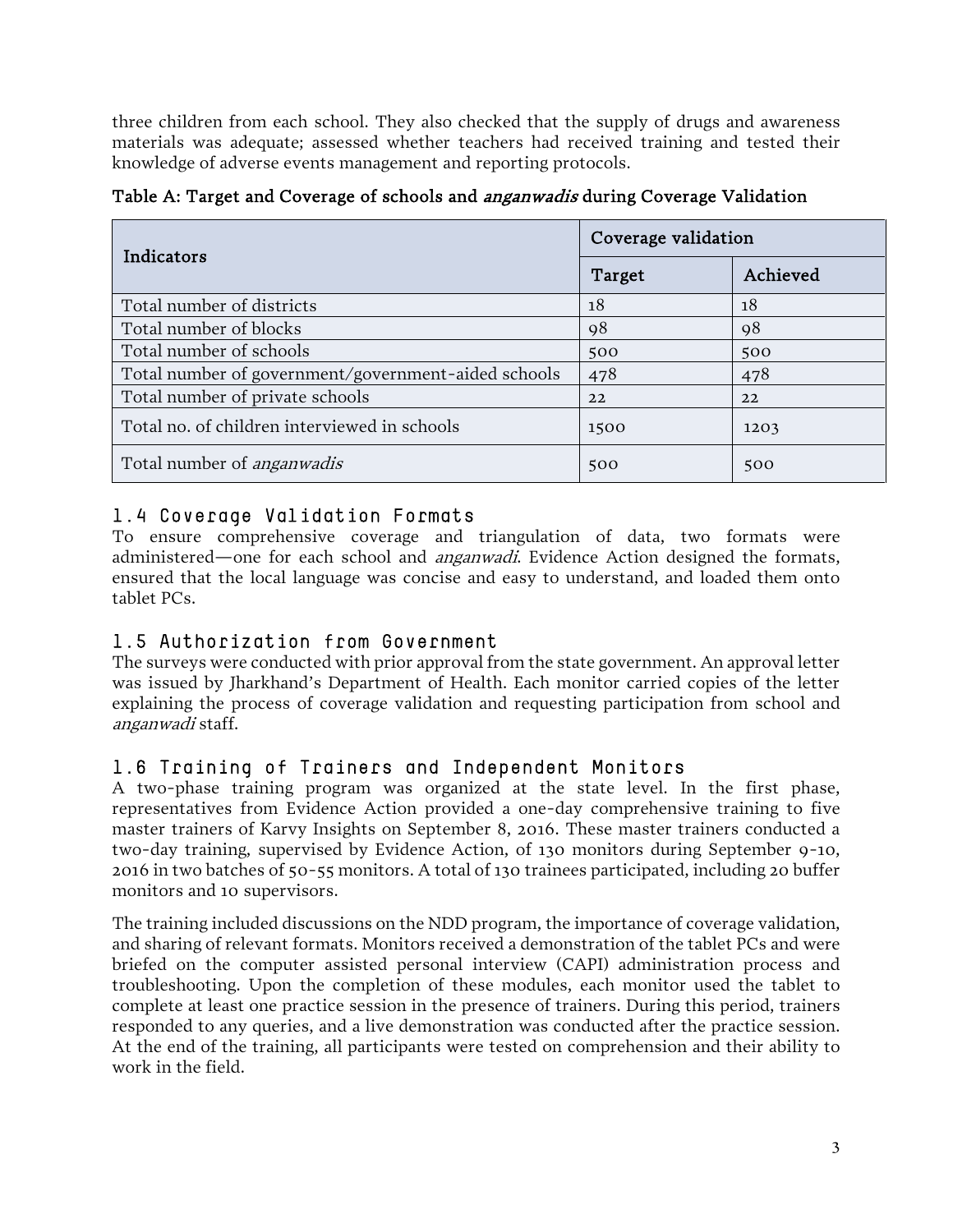#### <span id="page-5-0"></span>1.7 Field Implementation

Each monitor was allotted five schools and five *anganwadi*s to survey for coverage validation. Monitors were provided a tablet PC, charger, printed copy of coverage validation formats, and albendazole tablets for demonstration. The details of sample schools were shared with monitors one day before fieldwork commenced to ensure that they did not inform local educational authorities ahead of their visit, thus potentially affecting compliance. If a school was closed or non-traceable during a survey, monitors were asked to cover the next school on their list and return to the first school at another time on a subsequent day. If the school was non-traceable or was closed consistently after attempting three visits, a new school was substituted for the old one. In the absence of reporting forms, the calculation of the verification factor is restricted to the sample where the copy was found for verification

#### <span id="page-5-1"></span>1.8 Data Processing and Analysis

The survey agency provided data to Evidence Action in an agreed upon format. This was reviewed and feedback was shared with the agency for any inconsistencies observed. All analysis was performed using Stata version 13/14 and Excel 2013.

## <span id="page-5-2"></span>1.9 Quality Control

Appropriate quality control measures were taken to ensure data collected was accurate and comprehensive. Approximately 15% of schools and *anganwadi*s were contacted over the phone to confirm that they had participated in the validation exercise. In all cases, school and anganwadi staff were asked to sign a participation form and provide an official stamp to verify that the school or anganwadi was actually visited. Further, monitors also clicked the photographs of schools and anganwadis visited during coverage validation. The data synced to tablets was vetted as quickly as possible to ensure comprehensiveness; any errors were subsequently addressed through follow-up visits or calls.

### <span id="page-5-3"></span>2. KEY FINDINGS

Key results from coverage validation are provided below, with further details shared in annexures.

### <span id="page-5-4"></span>2.1 Training

For effective implementation of the program, teachers and *anganwadi* workers are trained prior to the NDD. Coverage validation data demonstrated that teachers/headmasters from 52% of schools and 62% of *anganwadis* attended training for the NDD round (Figure 1). Among those who did not attend training, the majority of teachers (79%) and *anganwadi* workers (76%) cited lack of information about the date and time of training as the main reason. Around five percent



of schools and 11% of anganwadi workers did not attend training because they had attended a deworming training in the past round (Table: CV1). All school teachers and anganwadi workers are expected to attend the training regardless of training in previous rounds. Additionally, even in schools where a headmaster/teacher attended training, only 86% provided training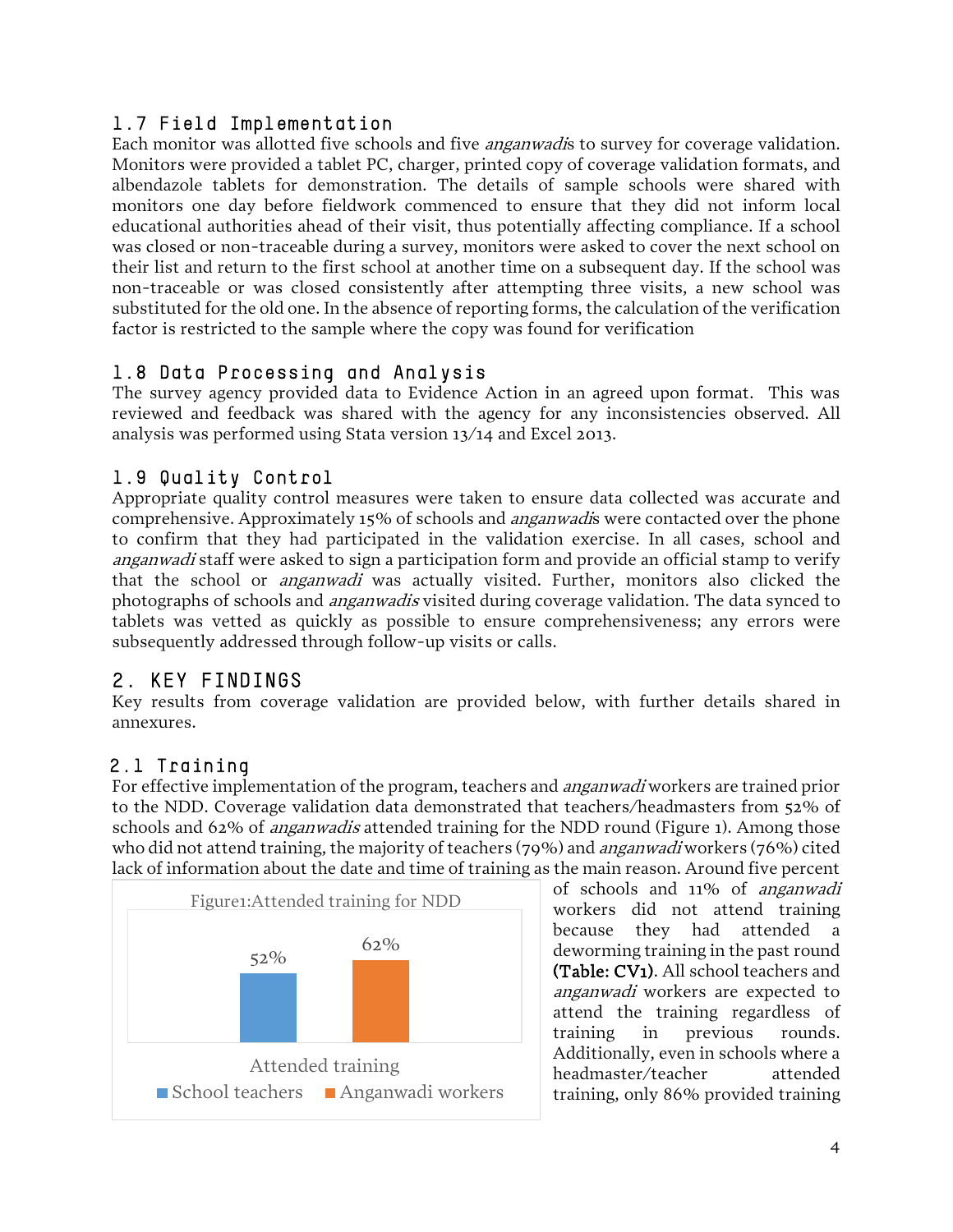to other teachers in the school (Table: CV1). Only 19% of schools and 24% of *anganwadis* reported that they received an SMS about the current round of NDD (Table: CV1).

#### <span id="page-6-0"></span>2.2 Integrated Distribution of Deworming Materials Including Drugs

As per the NDD guidelines, there should be an integrated distribution process that provides NDD kits (all necessary IEC materials, training materials, and deworming tablets) to schools and *anganwadi* centers at the block level training.<sup>[2](#page-6-3)</sup> It is important to integrate distribution of all NDD materials to ensure timely and cost effective delivery of materials as separate integration would increase time and cost. Despite the well-defined NDD kit and integrated distribution cascade, findings from coverage validation demonstrate that only seven percent of schools and 10% of anganwadis in the state had integrated distribution of deworming materials, highlighting a large distribution of deworming materials individually (Table: CV2).

Around 80% of schools and 89% of *anganwadis* received tablets for deworming; of which, 91% of schools and 92% of *anganwadis* had received these tablets during training (Table:  $CV2$ ). Moreover, 88% of schools and 90% of *anganwadis* reported having received sufficient drug quantities for deworming (Table: CV1). Posters/banners were received by 51% of schools and 50% of anganwadis, of these, around 90% of schools and 95% of anganwadis received banners/posters in training (Table:  $CV_2$ ). About 40% of schools and 44% of *anganwadis* received handouts/reporting forms, of which 84% of schools and 92% of anganwadis received the forms in training sessions (Table: CV2).

### <span id="page-6-1"></span>2.3 Source of Information about Recent Round of Deworming

<span id="page-6-2"></span>School teachers or *anganwadi* workers were the major source<sup>[3](#page-6-4)</sup> of information about deworming for schools (50%) and *anganwadis* (38%) (Figure 2 Annexure  $1 -$  Table CV1). This was followed by training 37% of schools and 33% of anganwadis. Newspapers were sources of information for approximately 24% and 23% of schools and anganwadis respectively. Moreover 19% of schools and 15% of *anganwadis* came to know about NDD through banners/ posters (Figure 2).



<span id="page-6-4"></span><span id="page-6-3"></span><sup>2</sup> 'National Deworming Day, operational Guidelines 2016, Ministry of Health and Family Welfare, government of India http://nrhm.gov.in/images/pdf/NDD-2016/Guidelines/Draft\_NDD\_2016\_Operational\_Guidelines.pdf. <sup>3</sup> Major source of information is the medium most reported by school teachers/headmaster and *anganwadi* workers.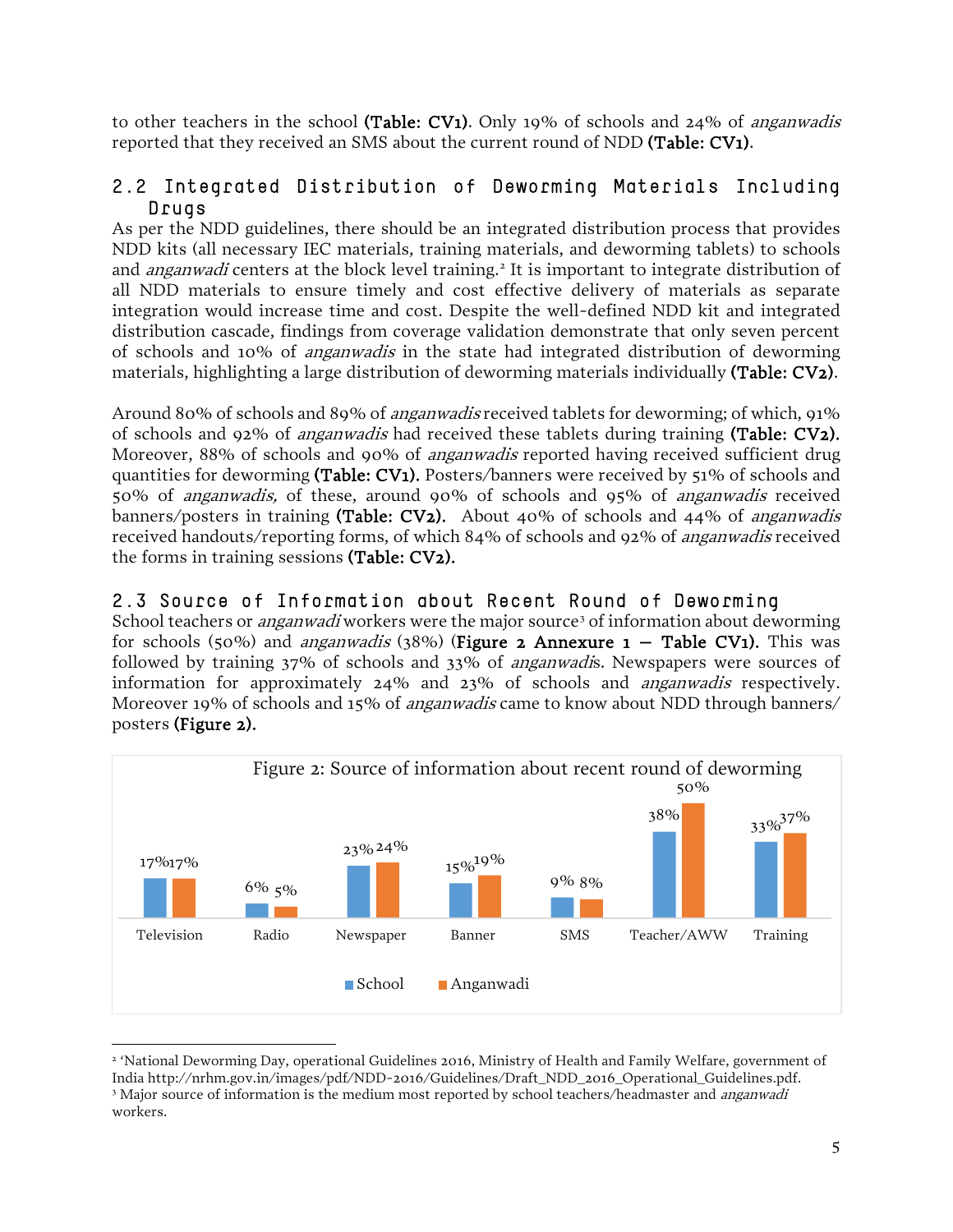#### 2.4 Implementation of Deworming

Around 80% of schools and 88% of anganwadis reported conducting deworming either on NDD or Mop-Up Day. Of those who conducted deworming, 83% of schools and 86% of anganwadis conducted drug administration on NDD, followed by 69% of schools and 62% of anganwadis on Mop-Up Day. Around 17% of schools and 14% of anganwadis also conducted deworming between NDD and Mop-Up Day (Table CV4).



## <span id="page-7-0"></span>2.5 Adverse Events - Knowledge and Management

Interviews with headmasters and teachers revealed substantial awareness regarding potential adverse events due to deworming and a high level of understanding of the appropriate protocols to follow in the case of such events. However, 29% of schools and 89% of anganwadis were able to report all symptoms of an adverse event. Mild abdominal pain was listed as a symptom by 89% of principals/headmasters and anganwadi workers, followed by vomiting, which was listed by 86% of principals and 84% of anganwadi workers. Less than 50% of school staff and anganwadi workers recognized fatigue as a symptom (Table: CV3). Further, 77% of school teachers and *anganwadi* workers knew to make a child lie down in an open, shady place in the case of any symptoms. Further, 63% of schools and 65% of anganwadis reported the need to call a PHC doctor if symptoms persisted (Table: CV3). Around two percent of schools and a similar percentage of *anganwadis* reported any cases of adverse events (Table: CV3).



## <span id="page-7-1"></span>2.6 Recording Protocol

Coverage validation data demonstrated that 32% of schools and 56% of anganwadis followed correct recording protocols. For the analysis, information on recording protocol was gathered from each school and anganwadi regardless of the availability of reporting forms at the site. Around seven percent of schools and 12% of anganwadis followed partial protocols (marking down different symbols or making a list of dewormed children), however, 62% of schools and 32% of *anganwadis* did not follow any protocol to keep a record of dewormed children (Table: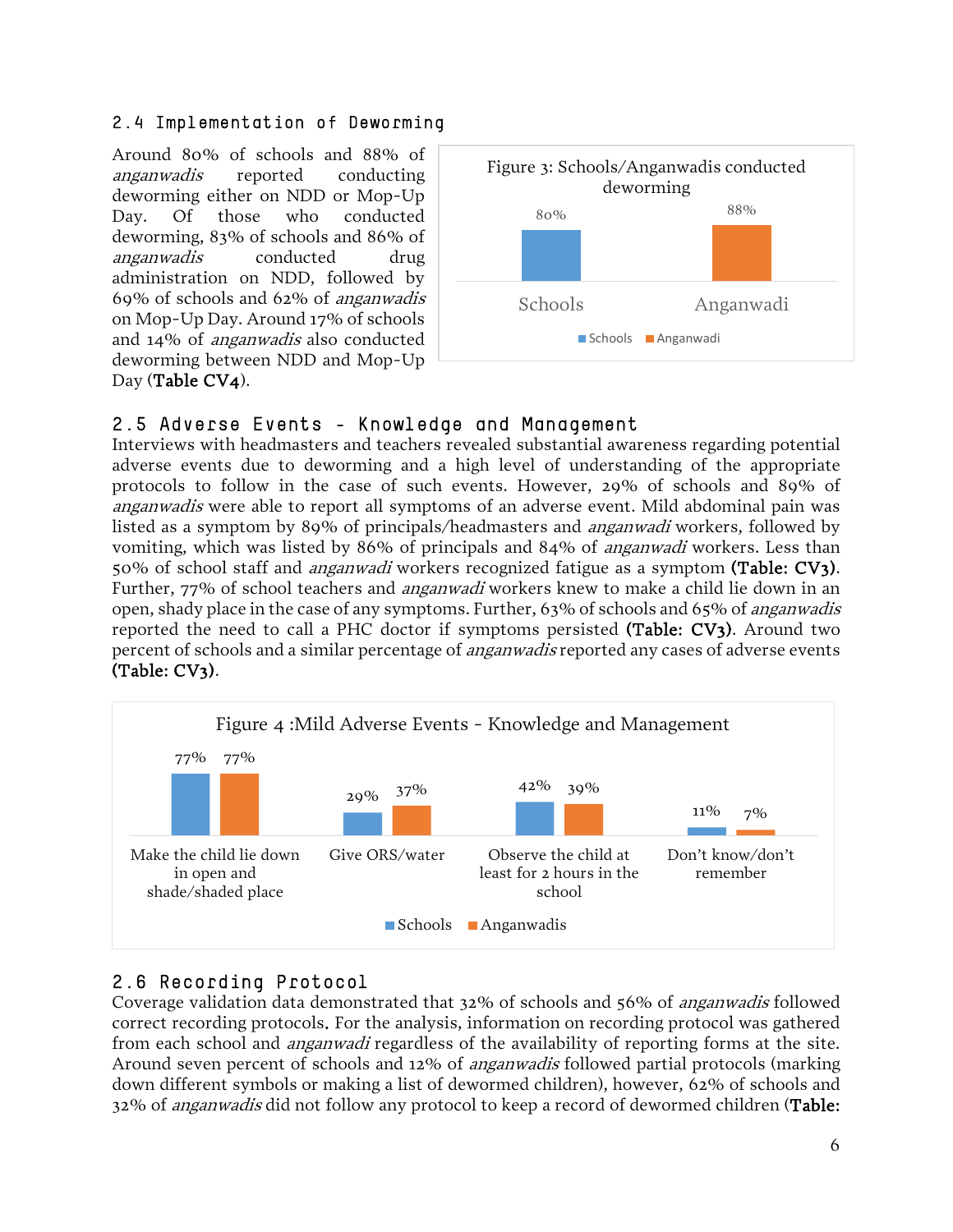CV5). During training, teachers and anganwadi workers were instructed to retain a copy of school/*anganwadi* reporting forms; however, a copy of the reporting form was available in only 28% of schools and 22% of anganwadis (Table: CV4).

Sahiya workers (Sahiyas) have a critical role to play in the success of the NDD program. As part of the community mobilization and awareness campaign, Sahiyas mobilize out-of-school children, conduct village meetings with parents, and disseminate information through local platforms to ensure greater coverage. After NDD, AWWs prepare a list of children who have missed the dose due to absence or sickness and share the list with *Sahiyas. Sahiyas* then work to inform parents to have their children be present to take the missed albendazole dose on Mop-Up Day. Further, as per NDD guidelines, Sahiyas were required to prepare a list of outof-school children and unregistered children and submit it to anganwadi workers to assist in increasing the coverage of these children in *anganwadi* centers. However, findings suggest that only 22% of schools and 16% of anganwadis had lists of out-of-school children (age 6-19 years) and unregistered (age 1-5 years) children respectively (Table: CV4).

## <span id="page-8-0"></span>2.7 Inflation and Verification Factor

Verification factors<sup>[4](#page-8-1)</sup> are common indicators for Neglected Tropical Disease control programs around the world. It compares the aggregated number of ticks in school/*anganwadi* registers (indicating that children were dewormed) to the coverage reported by schools/anganwadis in reporting forms submitted to the state. Thus, the verification factor was estimated on the basis of the availability of a copy of reporting forms at schools and anganwadis.



The state level verification factor for enrolled children was 0.51, indicating that on an average for every 100 dewormed children reported by the school, fifty-one were verified through available documents. This corresponds to an overall 96% inflation of reporting in the

schools, meaning that reported numbers appear to be approximately 96% higher than the numbers recorded in school attendance registers. Similarly, overall state level verification factors for children dewormed at anganwadis was 0.84 with an inflation of 20%. However, category wise verification factors for registered (age 1-5 years), unregistered (age 1-5 years), and out-of-school (age 6-19 years) children were 0.71, 1.17, and 0.81 and with a corresponding inflation of 41%, -15%, and 23% respectively (Figure 5).

Further, attempts were also made to understand NDD coverage in schools and anganwadis. As per the state government coverage report, 89% of enrolled school-age children and 87% of anganwadis targeting preschool-age children were dewormed in the current round of NDD.

<span id="page-8-1"></span>l 4A verification factor of 1 means the schools reported the exact same figures that they recorded on deworming day. A verification factor less than 1 indicates over-reporting, while a verification factor greater than 1 indicates underreporting.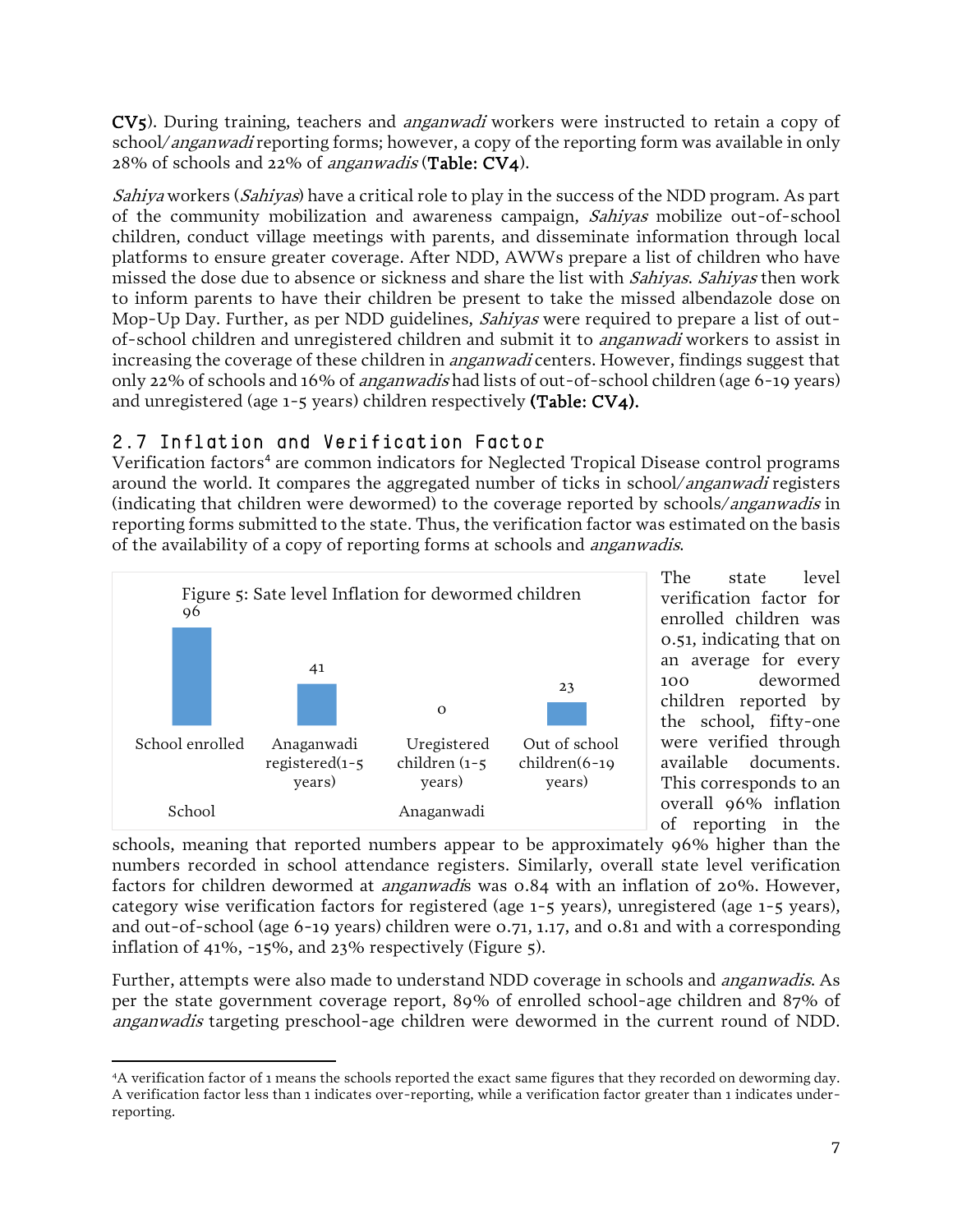Findings from school coverage validation data suggests that on average, we could verify 51% of the total numbers dewormed as reported by schools. Applying this verification factor on government reported school coverage, we found that 45% of children could have been dewormed in the schools. The verification factors are based on only those schools and anganwadis where a copy of reporting forms was available for verification. Therefore, adjusted coverage in schools and *anganwadis* based on verification factors needs to be interpreted with caution.

Since school coverage validation covers information on attendance during NDD and Mop-Up Day, common attendance on both these days, and child interviews, an alternate method was also used to estimate the coverage in schools. We also estimated NDD treatment coverage in schools considering the potential maximum attendance of children on NDD dates. The coverage estimate based on attendance data provides a more robust estimate as compared to an adjusted coverage based on verification factors, as maximum attendance is calculated from all the schools covered during coverage validation.

Coverage validation data showed that 80% of schools conducted deworming on either NDD or Mop-Up Day and a maximum of 83% of the total enrolled school children were in attendance. Moreover, 95% of children interviewed reported to have received the albendazole and 93% of them reported having consumed it under supervision. Based on these factors, a total of 59% of children could have been dewormed in the schools. This indicates that NDD coverage in the schools lies somewhere between 45-59 percent, below the WHO threshold of 75% coverage (Table: CV5). In the case of *anganwadis*, data suggests that on average, we could verify  $84\%$ of total dewormed numbers reported by *anganwadi* workers. Applying this verification factor on government reported coverage  $(87%)$  in *anganwadis*, we estimate that approximately  $75%$ of children could have been dewormed in the *anganwadis*. Further, unlike schools, as child interviews were not conducted during coverage validation in *anganwadis*, we could not imply the alternate method of estimating the coverage at *anganwadis* (Table: CV5).

## <span id="page-9-0"></span>3. RECOMMENDATIONS

The monitoring exercise conducted during Jharkhand's third round of NDD also highlights opportunities to strengthen future rounds. NDD is a fixed-day approach and engages multiple stakeholders; it is critical that all program components are aligned with each other for successful program implementation and to prevent gaps and delays. The following are the key recommendations for program improvements that emerged out of the coverage validation exercise:

- 1) As we saw, close to half of the teachers/headmasters and three in five *anganwadis* attended teacher trainings, efforts are required to increase the attendance of school teachers and *anganwadi* workers in training by pre-planning sessions and ensuring proper communication of training dates/venues to teachers and *anganwadi* workers.
- 2) Furthermore, school teachers and *anganwadi* workers who attended trainings should be encouraged to impart training to other teachers in their schools and anganwadis prior to NDD to ensure the quality of the program. As findings suggest that a large proportion of school headmasters and *anganwadi* workers did not receive NDD related SMSs, and as schools and *anganwadis* reported this was an effective mode of receiving information, the contact database of functionaries across all stakeholder department needs to be regularly updated to ensure comprehensive information dissemination. This would help ameliorate the problems of training reinforcement messages, increase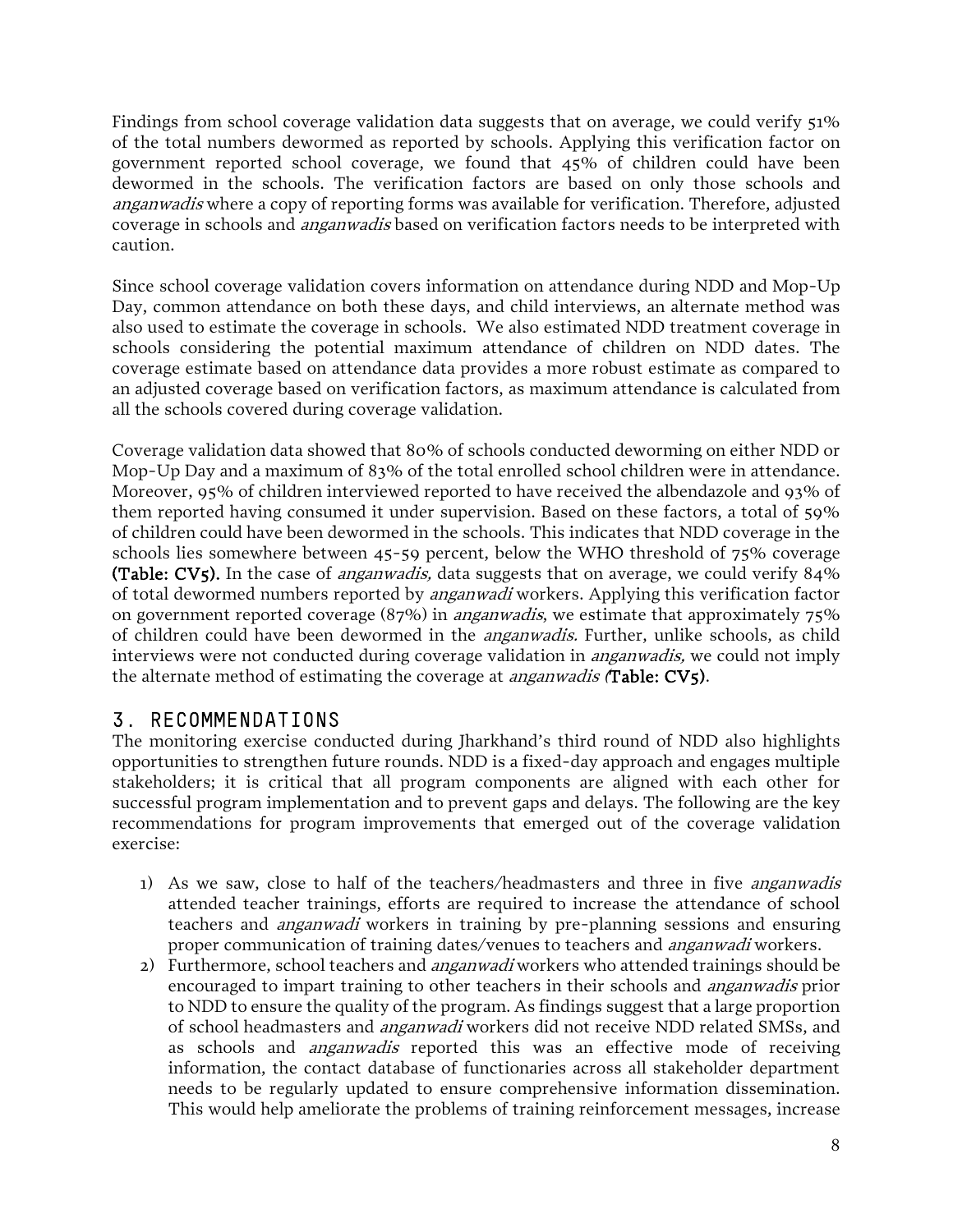training participation, and promote awareness on NDD through *Sahiyas*, drug administration protocol, and adverse event management. Emphasis should be placed on improving training quality by administering quality assurance tools like training monitoring, reinforcement messages, and organizing practical sessions.

- 3) Findings suggest the need to strengthen integrated distribution at the trainings so that all the materials including IEC, drugs (albendazole), reporting formats, posters and other program materials reach the schools and *anganwadi*s by the time of their training. At the state level, it would be important to ensure that bundling exercises are completed on time and followed effectively. Since districts in Jharkhand procure IEC at their end, it was found that deworming drugs had already been sent for distribution to blocks, whereas IEC materials were yet to be received from the vendor.
- 4) Intensive efforts towards generating community awareness and mobilizing children is critical to achieve high coverage. For instance, parents and siblings of school-age children may be targeted with specific community awareness/mobilization activities to increase the coverage of out-of-school children. In addition, deeper engagement of Sahiyas and AWWs need to be ensured. It is also imperative to provide Sahiyas with incentives to motivate them to prepare lists of out-of-school and unregistered children and conduct activities for community engagement. Sahiyas should be engaged in the community processes earlier and included in community awareness activities.
- 5) The inflated reporting from the findings suggests that additional efforts are required during training to ensure compliance with the correct reporting protocol and to further ensure quality program coverage. Further, timely and accurate reporting can be emphasized through a reinforcement of messages and the issuance of official directives.

### <span id="page-10-0"></span>4. WAY FORWARD

<span id="page-10-1"></span>The coverage validation exercise conducted during the August 2016 round in Jharkhand provided data through which the NDD program can be further strengthened for quality and coverage. The lessons learned from this round will be leveraged and applied to future rounds of the NDD program in Jharkhand. Experiences from other states can be used to improve the quality and coverage of the program through regular coordination with concerned government departments, setting operational guidelines, and ensuring timely follow-ups. Evidence Action looks forward to working with the Government of Jharkhand's Departments of Health, Women and Child Development, and Education to strengthen the deworming program in terms of training attendance and integrated distribution of drug and IEC materials.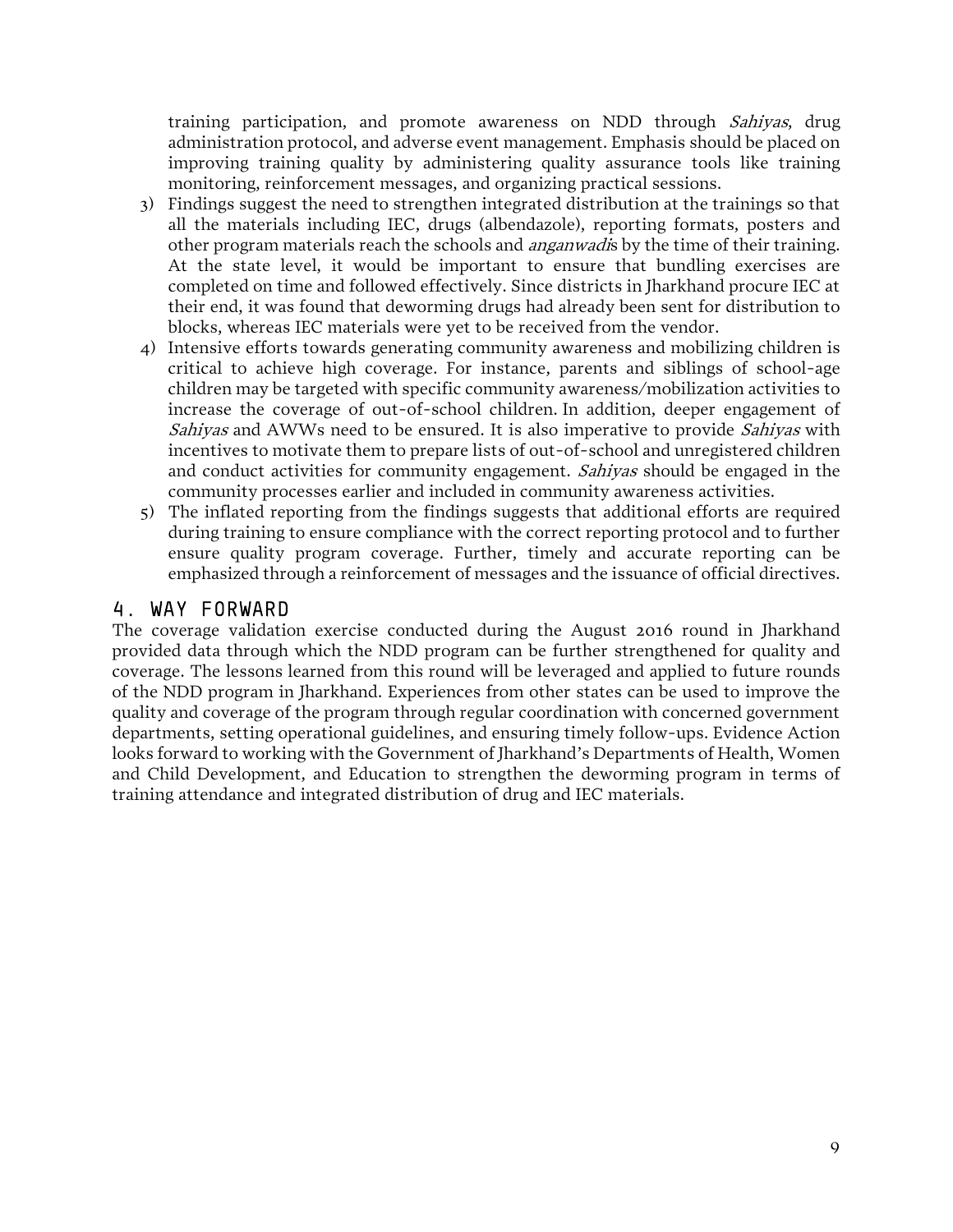#### Annexure

| Table CV1: Training, awareness and source of information about National Deworming |  |  |  |
|-----------------------------------------------------------------------------------|--|--|--|
| Day                                                                               |  |  |  |

among respondents (teacher/headmaster/anganwadi worker), August, 2016

| Indicators <sup>5</sup>                                                | School         |       |               | Anganwadi |             |               |
|------------------------------------------------------------------------|----------------|-------|---------------|-----------|-------------|---------------|
|                                                                        | $\mathbf{D}^6$ | $N^7$ | $\frac{0}{0}$ | D         | $\mathbf N$ | $\frac{0}{0}$ |
| Attended training for current round of NDD                             | 500            | 261   | 52.2          | 500       | 310         | 62.1          |
| Reasons for not attending official training                            |                |       |               |           |             |               |
| Location was too far away                                              | 242            | 15    | 6.1           | 200       | 36          | 18.1          |
| Did not know the date/timings/venue                                    | 242            | 190   | 78.5          | 200       | 151         | 75.6          |
| Busy in other official/personal work                                   | 242            | 17    | 7.1           | 200       | ${\bf 11}$  | 5.7           |
| Attended deworming training in the past                                | 242            | 13    | 5.4           | 200       | 21          | 10.5          |
| Not necessary                                                          | 242            | 14    | 6.2           | 200       | 6           | 2.9           |
| No incentives/no financial support                                     | 242            | 19    | 8.6           | 200       | 10          | 5.1           |
| Trained teacher provided training to                                   |                |       |               |           |             |               |
| All other teachers                                                     | 258            | 177   | 68.4          | <b>NA</b> | <b>NA</b>   | NA            |
| Few teachers                                                           | 258            | 45    | 17.3          | NA        | <b>NA</b>   | NA            |
| No (himself/herself only teacher)                                      | 258            | 21    | 8.3           | NA        | NA          | NA            |
| No, did not train other teachers                                       | 258            | 15    | 5.9           | NA        | NA          | NA            |
| Awareness about the ways a child can get                               | 500            | 373   | 74.5          | 500       | 372         | 74.4          |
| worm infection                                                         |                |       |               |           |             |               |
| Different ways a child can get worm infection                          |                |       |               |           |             |               |
| Not using sanitary latrine                                             | 370            | 203   | 55.0          | 361       | 182         | 50.3          |
| Having unclean surroundings                                            | 370            | 298   | 80.4          | 361       | 266         | 73.6          |
| Consume vegetables and fruits without                                  |                |       |               |           |             |               |
| washing                                                                | 370            | 288   | 77.7          | 361       | 239         | 66.3          |
| Having uncovered food and drinking dirty                               |                |       |               |           |             |               |
| water                                                                  | 370            | 248   | 67.0          | 361       | 223         | 61.7          |
| Having long and dirty nails                                            | 370            | 259   | 69.9          | 361       | 246         | 68.1          |
| Moving in bare feet                                                    | 370            | 186   | 50.2          | 361       | 169         | 46.9          |
| Having food without washing hands                                      | 370            | 243   | 65.7          | 361       | 248         | 68.7          |
| Not washing hands after using toilets                                  | 370            | 179   | 48.5          | 361       | 168         | 46.6          |
| Awareness about all the possible ways a                                | 370            | 47    | 12.8          | 361       | 28          | 7.7           |
| child can get worm infection <sup>8</sup>                              |                |       |               |           |             |               |
| Knowledge about correct dose of albendazole tablet                     |                |       |               |           |             |               |
| 1-2 years of children                                                  | <b>NA</b>      | NA    | NA            | 500       | 419         | 83.7          |
| 6-19 years of children                                                 | 500            | 483   | 96.6          | 500       | 466         | 93.2          |
| Awareness about non-administration of albendazole tablet to sick child |                |       |               |           |             |               |

<span id="page-11-0"></span><sup>5</sup> Weighted percentages and numbers are presented against each indicator in all the coverage validation tables. In some indicators denominators may vary because of this.

<span id="page-11-1"></span><sup>6</sup> Denominator for the indicator.

<span id="page-11-2"></span><sup>7</sup> Numerator for the indicator.

<span id="page-11-3"></span><sup>&</sup>lt;sup>8</sup> Includes those who were aware that a child can get worm infection if she/he does not use sanitary latrine, have unclean surroundings, consume vegetable and fruits without washing, have uncovered food and drinking dirty water, have long and dirty nails, moves in bare fee, have food without washing hands and not washing hands after using toilets.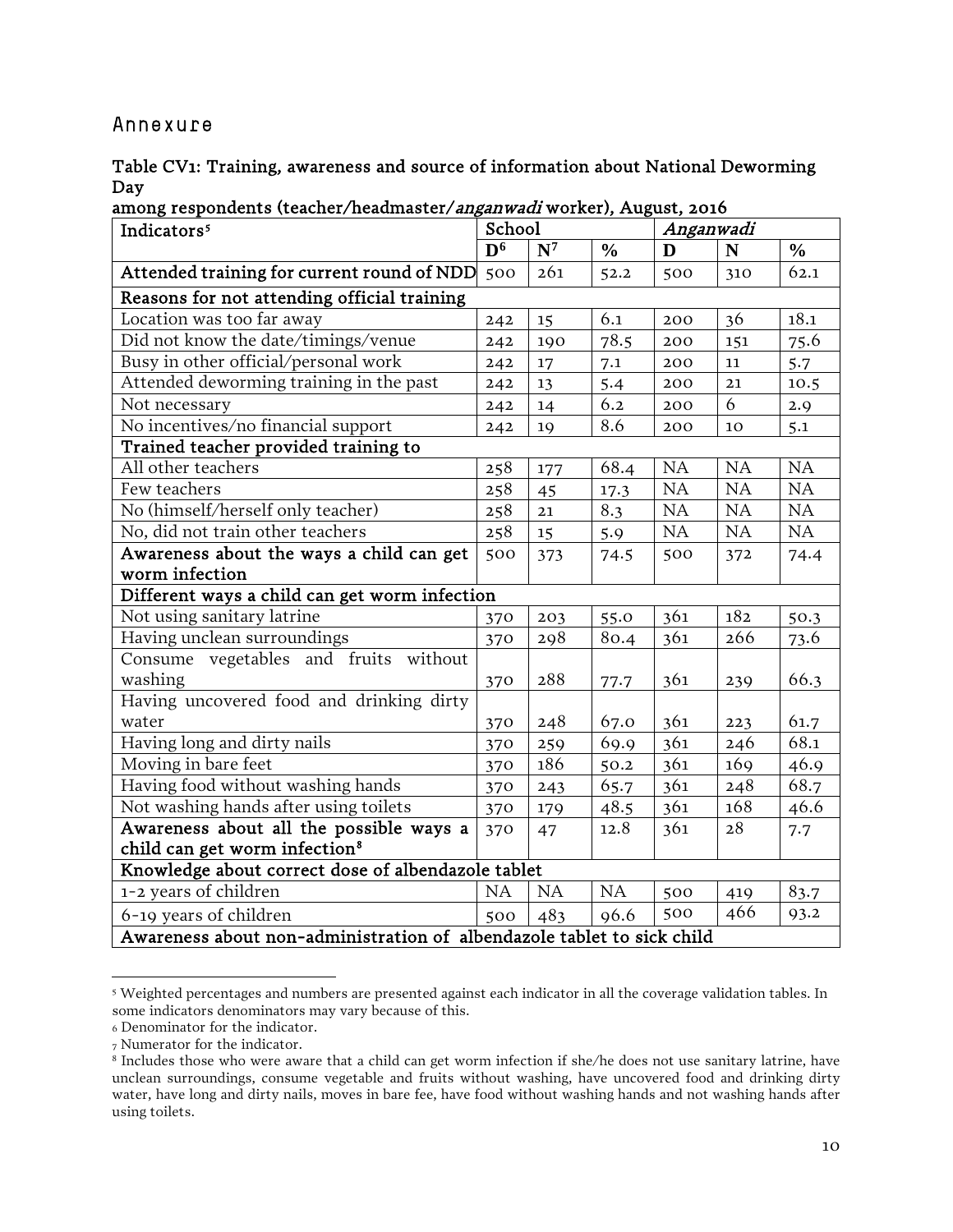| Will give albendazole tablet to the child                           | 500 | 81  | 16.1 | 500 | 71  | 14.1 |
|---------------------------------------------------------------------|-----|-----|------|-----|-----|------|
| Will not give the albendazole tablet to the                         | 500 | 419 | 83.9 | 500 | 429 | 85.9 |
| child                                                               |     |     |      |     |     |      |
| Awareness about consuming albendazole tablet                        |     |     |      |     |     |      |
| Chew before swallowing                                              | 500 | 460 | 92.0 | 500 | 463 | 92.6 |
| Swallow it directly                                                 | 500 | 40  | 8.0  | 500 | 37  | 7.4  |
| Awareness about place where child should consume albendazole tablet |     |     |      |     |     |      |
| At School/Anganwadi                                                 | 500 | 456 | 91.3 | 500 | 463 | 92.7 |
| At home                                                             | 500 | 18  | 3.7  | 500 | 31  | 6.3  |
| Anywhere                                                            | 500 | 25  | 5.1  | 500 | 5   | 1.1  |
| Source of information about current NDD round                       |     |     |      |     |     |      |
| Television                                                          | 500 | 87  | 17.4 | 500 | 86  | 17.3 |
| Radio                                                               | 500 | 32  | 6.4  | 500 | 25  | 5.0  |
| Newspaper                                                           | 500 | 114 | 22.8 | 500 | 121 | 24.2 |
| Banner                                                              | 500 | 76  | 15.2 | 500 | 93  | 18.7 |
| <b>SMS</b>                                                          | 500 | 46  | 9.1  | 500 | 41  | 8.3  |
| Other school/teacher/anganwadi worker                               | 500 | 188 | 37.7 | 500 | 250 | 50.0 |
| Training                                                            | 500 | 167 | 33.3 | 500 | 185 | 37.0 |
| Receive SMS for current NDD round                                   | 500 | 96  | 19.1 | 500 | 119 | 23.9 |
| sufficient<br>of<br>Received<br>quantity                            | 401 | 354 | 88.4 | 441 | 320 | 89.5 |
| albendazole tablet <sup>9</sup>                                     |     |     |      |     |     |      |

#### Table CV2: Integrated distribution of albendazole tablets and IEC materials, August, 2016

|                            |           | Schools $(N=500)$ |           | Anganwadi (N=500) |         |           |  |
|----------------------------|-----------|-------------------|-----------|-------------------|---------|-----------|--|
| Items                      |           |                   | Received  |                   |         | Received  |  |
|                            | Received  |                   | in        | Received          |         | în        |  |
|                            |           | D                 | training  |                   | D       | training  |  |
| Albendazole tablet         | 80.4(401) | 401               | 90.9(365) | 88.7(443)         | 443     | 92.0(408) |  |
| Poster/banner              | 51.2(253) | 253               | 89.8(227) | 50.2(241)         | 241     | 95.1(229) |  |
| Handouts/ reporting        |           |                   |           |                   |         |           |  |
| form                       | 40.4(199) | 199               | 83.7(167) | 44.1(211)         | 211     | 92.0(194) |  |
| Adverse<br>event           |           |                   |           |                   |         |           |  |
| reporting form             | 16.9(83)  | 83                | 46.4(38)  | 21.2(92)          | 92      | 51.8(48)  |  |
| Received all material      |           |                   |           |                   |         |           |  |
|                            | 14.7(73)  | 73                | 44.2(32)  | 17.2(76)          | 76      | 55.3(42)  |  |
| Integrated                 |           |                   |           |                   |         |           |  |
| distribution <sup>10</sup> |           | 6.5(32)           |           |                   | 9.5(47) |           |  |

Note: The denominator for item "Received" is 500 for schools and anganwadis. Numerators for "Received" and "Received in training" are given in parentheses.

<sup>9</sup> This indicator is based on the sample that received albendazole tablet.

<span id="page-12-1"></span><span id="page-12-0"></span><sup>10</sup> Integrated distribution of NDD kits includes albendazole tablet, banner/poster and handout-reporting forms and provided to schools and AWC during the trainings at block or PHC level.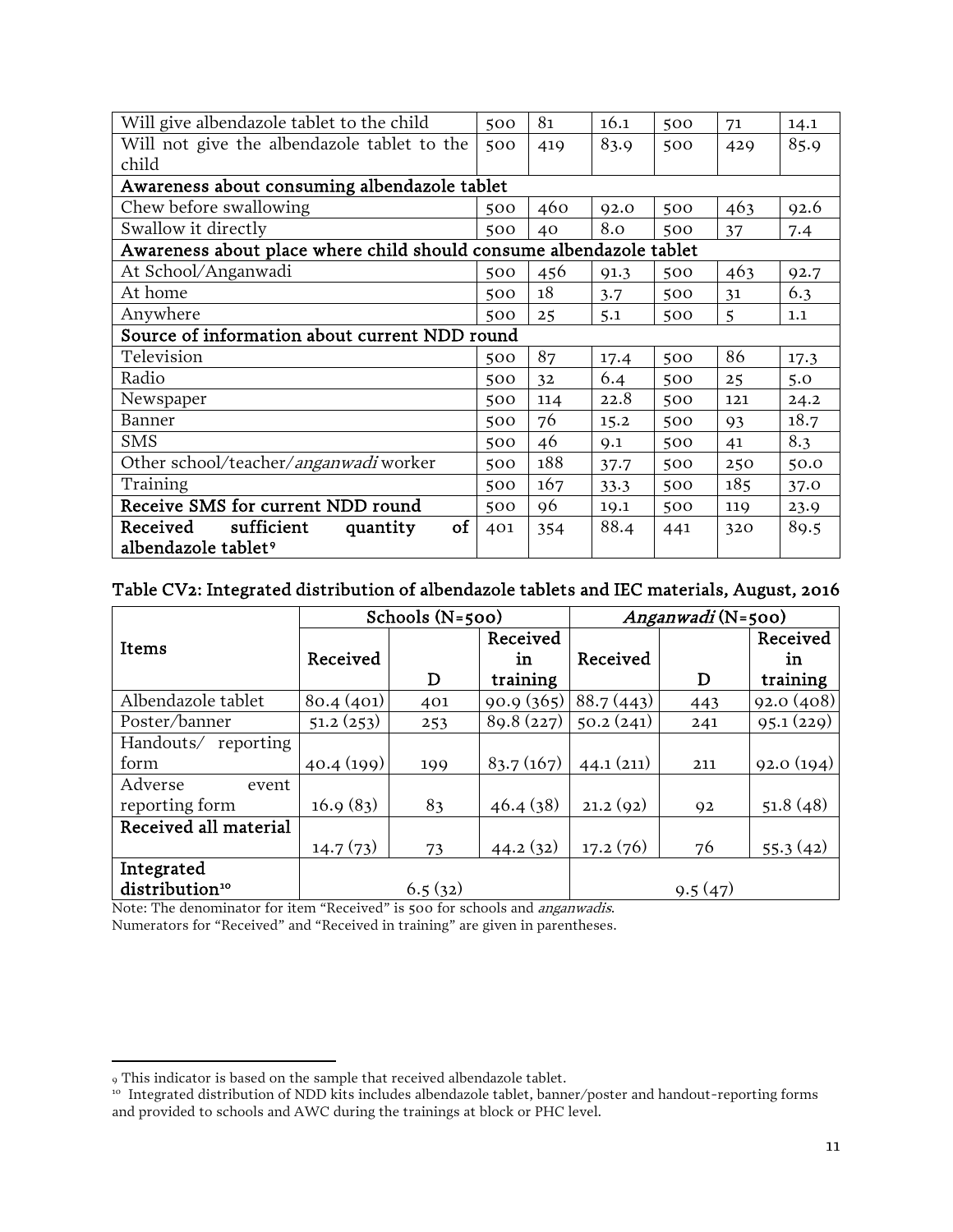| Indicators                                       | Schools<br>Anganwadi |     |               |     |     |               |
|--------------------------------------------------|----------------------|-----|---------------|-----|-----|---------------|
|                                                  | D                    | N   | $\frac{0}{0}$ | D   | N   | $\frac{6}{6}$ |
| Opinion of occurrence of an adverse event        | 500                  | 214 | 42.9          | 500 | 205 | 41.0          |
| after taking albendazole tablet                  |                      |     |               |     |     |               |
| Opinion of occurrence of possible adverse events |                      |     |               |     |     |               |
| Mild abdominal pain                              | 216                  | 191 | 88.5          | 221 | 196 | 88.6          |
| Nausea                                           | 216                  | 143 | 66.4          | 221 | 147 | 66.7          |
| Vomiting                                         | 216                  | 186 | 85.9          | 221 | 187 | 84.4          |
| Diarrhea                                         | 216                  | 109 | 50.3          | 221 | 82  | 37.2          |
| Fatigue                                          | 216                  | 96  | 44.6          | 221 | 82  | 37.3          |
| All possible adverse event <sup>11</sup>         | 216                  | 44  | 29.3          | 221 | 44  | 88.6          |
| Awareness about mild adverse event management    |                      |     |               |     |     |               |
| Make the child lie down in open<br>and           | 500                  | 386 | 77.1          | 500 | 385 | 77.0          |
| shade/shaded place                               |                      |     |               |     |     |               |
| Give ORS/water                                   | 500                  | 144 | 28.8          | 500 | 187 | 37.4          |
| Observe the child at least for 2 hours in the    | 500                  | 210 | 42.0          | 500 | 197 | 39.3          |
| school                                           |                      |     |               |     |     |               |
| Don't know/don't remember                        | 500                  | 53  | 10.6          | 500 | 37  | 7.3           |
| Awareness about sever adverse event management   |                      |     |               |     |     |               |
| Call PHC or emergency number                     | 500                  | 315 | 63.0          | 500 | 324 | 64.9          |
| Take the child to the hospital /call doctor to   | 500                  | 304 | 60.7          | 500 | 295 | 59.0          |
| school                                           |                      |     |               |     |     |               |
| Don't know/don't remember                        | 500                  | 47  | 9.4           | 500 | 39  | 7.8           |
| Reported cases of adverse event                  | 401                  | 8   | 2.0           | 441 | 10  | 2.2           |

#### Table CV3: Adverse event knowledge and management among respondents, August, 2016

#### Table CV4: Findings from School and Anganwadi Coverage Validation Data

| Indicators                                      | School |          |               | Anganwadi |              |               |
|-------------------------------------------------|--------|----------|---------------|-----------|--------------|---------------|
|                                                 | D      | N        | $\frac{0}{0}$ | D         | N            | $\frac{6}{6}$ |
| Conducted deworming <sup>12</sup>               | 500    | 402      | 80.4          | 500       | 442          | 88.4          |
| Day of albendazole administration <sup>13</sup> |        |          |               |           |              |               |
| National Deworming Day                          | 401    | 334      | 83.2          | 441       | 380          | 86.2          |
| Mop-Up Day                                      | 401    | 277      | 69.0          | 441       | 272          | 61.8          |
| Between NDD and Mop-Up Day                      | 401    | 68       | 16.9          | 441       | 61           | 13.9          |
| Reasons for not conducting deworming            |        |          |               |           |              |               |
| No information                                  | 99     | 72       | 72.7          | 59        | 24           | 40.8          |
| Drugs not received                              | 99     | 27       | 27.3          | 59        | 33           | 56.6          |
| Apprehension of adverse events                  | 99     | $\Omega$ | 0.0           | 59        | $\mathbf{2}$ | 2.6           |
| Albendazole left after deworming                | 356    | 82       | 23.1          | 321       | 139          | 43.4          |
| Number of albendazole left                      |        |          |               |           |              |               |
| Less than 50                                    | 86     | 58       | 67.9          | 149       | 136          | 91.1          |

<span id="page-13-0"></span><sup>11</sup>Includes those who have knowledge that a mild abdominal pain and nausea and vomiting and diarrhea and fatigue can be reported by a child after taking albendazole tablet.

<span id="page-13-1"></span><sup>&</sup>lt;sup>12</sup>Schools and *anganwadis* that conducted deworming on during NDD or Mop-Up Day.

<span id="page-13-2"></span><sup>&</sup>lt;sup>13</sup>Total percentage may add to more than 100 as multiple responses are allowed.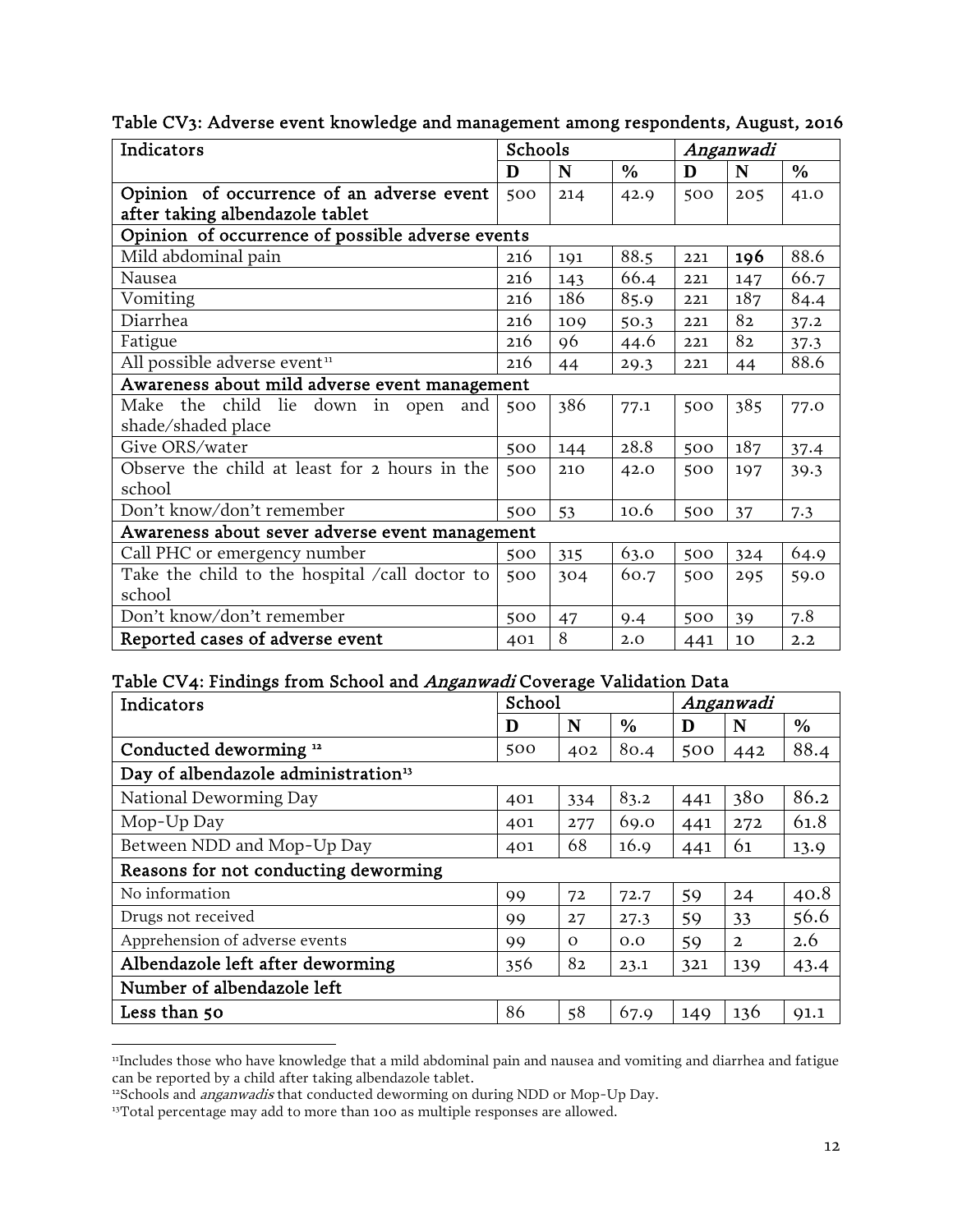| $50 - 100$                                                   | 86  | 17           | 19.4 | 149 | 8   | 5.7  |
|--------------------------------------------------------------|-----|--------------|------|-----|-----|------|
| More than 100                                                | 86  | 11           | 12.7 | 149 | 5   | 3.2  |
| Copy of reporting form was available for<br>verification     | 401 | 111          | 27.6 | 441 | 97  | 22.1 |
| Reasons for non-availability of copy of reporting form       |     |              |      |     |     |      |
| Did not received                                             | 291 | 102          | 35.3 | 347 | 77  | 22.1 |
| Submitted to ANM                                             | 291 | 158          | 54.6 | 347 | 261 | 75.2 |
| Unable to locate                                             | 291 | 27           | 9.4  | 347 | 9   | 2.5  |
| Others <sup>14</sup>                                         | 291 | $\mathbf{2}$ | O.7  | 347 | 1   | 0.2  |
| list of unregistered<br><i>Anganwadis</i> having<br>children | NA  | NA           | NA   | 441 | 95  | 21.6 |
| Anganwadis having list of out-of-school<br>children          | NA  | NA           | NA   | 441 | 69  | 15.7 |

Table CV5: Recording protocol, verification, inflation and attendance in schools and anganwadis

|                                                     | School    |           |           | Anganwadis |           |           |
|-----------------------------------------------------|-----------|-----------|-----------|------------|-----------|-----------|
| Indicators                                          | D         | N         | %         | D          | N         | %         |
| Followed correct <sup>15</sup> recording protocol   | 401       | 128       | 31.9      | 441        | 245       | 55.6      |
| Followed partial <sup>16</sup> recording protocol   | 401       | 27        | 6.7       | 441        | 54        | 12.3      |
| Followed no <sup>17</sup> recording protocol        | 401       | 247       | 61.6      | 441        | 142       | 32.2      |
| State level verification factor <sup>18</sup>       | 14,485    | 7,386     | 0.51      | 9,123      | 7,621     | 0.84      |
| Anganwadi registered children                       | NA        | <b>NA</b> | <b>NA</b> | 5,068      | 3,595     | 0.71      |
| Anganwadi unregistered children                     | NA        | <b>NA</b> | <b>NA</b> | 2,028      | 2,374     | 1.17      |
| Out-of-school children                              | NA        | <b>NA</b> | <b>NA</b> | 2,027      | 1,651     | 0.81      |
| State inflation rate <sup>19</sup>                  | 7,386     | 7,099     | 96.1      | 7,621      | 1,502     | 19.7      |
| Anganwadi registered children                       | <b>NA</b> | <b>NA</b> | <b>NA</b> | 3,595      | 1,473     | 41.0      |
| Anganwadi unregistered children                     | NA        | <b>NA</b> | <b>NA</b> | 2,374      | $-346$    | $-14.6$   |
| Out-of-school children                              | NA        | <b>NA</b> | <b>NA</b> | 1,651      | 376       | 22.8      |
| Attendance on pre-NDD <sup>20</sup>                 | 72,901    | 49,054    | 67.3      | NA         | NA        | <b>NA</b> |
| <b>Attendance on NDD</b>                            | 72,901    | 49,407    | 67.8      | NA         | NA        | <b>NA</b> |
| Attendance on Mop-Up Day                            | 72,901    | 48,729    | 51.6      | <b>NA</b>  | <b>NA</b> | <b>NA</b> |
| Children who attended on both NDD and<br>Mop-Up Day | 72,901    | 37,615    | 83.0      | <b>NA</b>  | <b>NA</b> | <b>NA</b> |

<span id="page-14-0"></span><sup>&</sup>lt;sup>14</sup> It includes teacher and *anganwadi* worker had no idea how to fill form.

 $\overline{\phantom{a}}$ 

<span id="page-14-1"></span><sup>&</sup>lt;sup>15</sup>Correct recording protocol includes schools where all the classes put single tick( $\checkmark$ ) on NDD and double tick ( $\checkmark\checkmark$ ) on mop-up day to record the information of dewormed children.

<span id="page-14-2"></span><sup>&</sup>lt;sup>16</sup>Partial recording protocol includes schools where all the classes did not follow correct protocol, put different symbols and prepared separate list to record the information of dewormed children.

<span id="page-14-3"></span><sup>17</sup>No protocol includes all those schools where none of the classes followed any protocol to record the information of dewormed children.

<span id="page-14-4"></span><sup>&</sup>lt;sup>18</sup> Ratio of recounted value of the dewormed children to the reported value. This calculation is based on only those schools (n=110) and *anganwadis* (n=94) where copy of reporting forms were available for verification.

<span id="page-14-5"></span><sup>&</sup>lt;sup>19</sup> Proportion of over reported dewormed children against total verified children in schools and *anganwadis.* 

<span id="page-14-6"></span><sup>&</sup>lt;sup>20</sup>This is attendance of previous day of NDD.